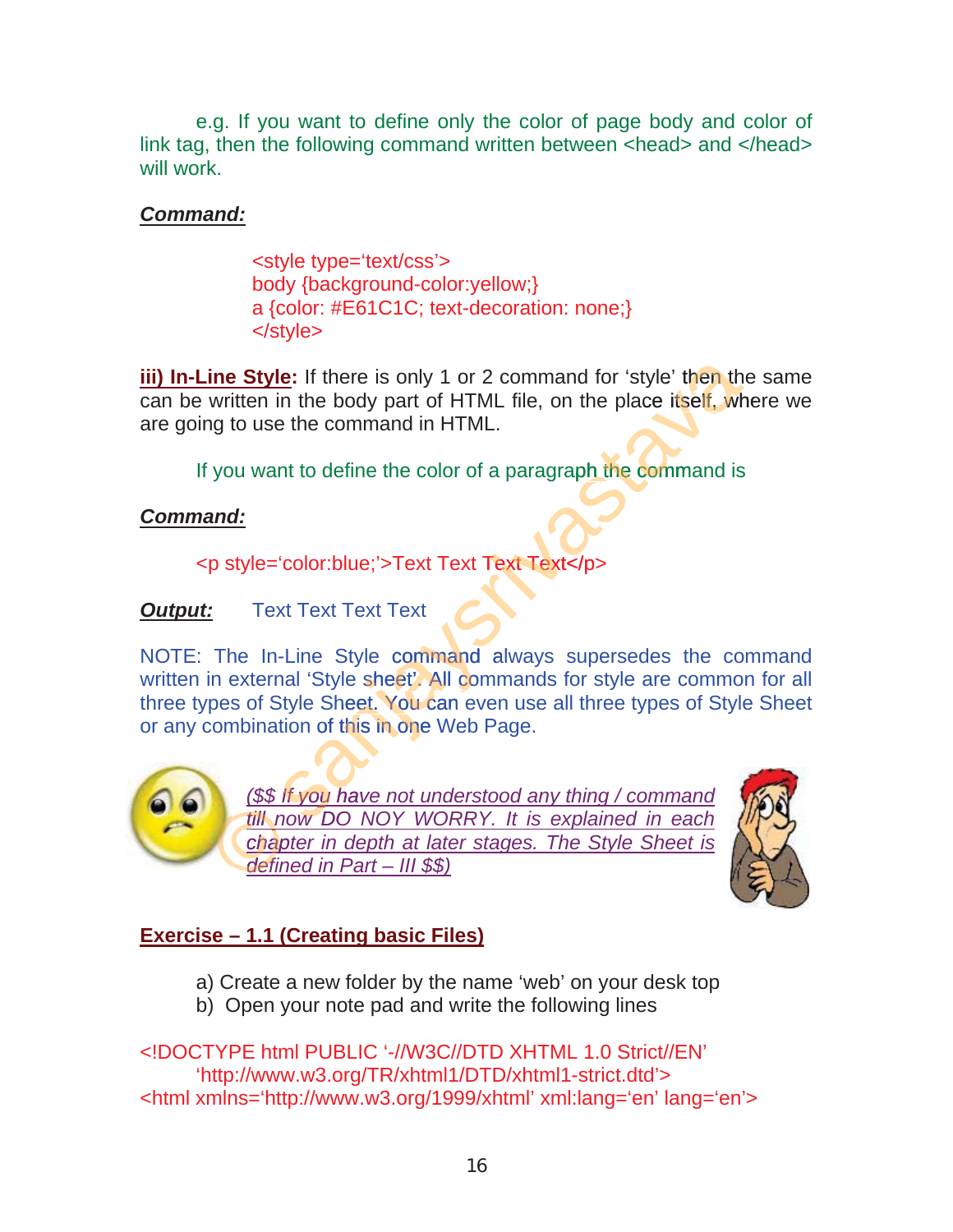```
<head>
<title>JOJO Online Game</title>
<meta http-equiv='Content-Type' content='text/html; charset=utf-8' /> 
<link rel='stylesheet' href='style.css' type='text/css' /> 
<meta name='Description' content='JOJO a online game for kids of all age' 
/<meta name='Keywords' content='JOJO, online game, game for kids ' /> 
<meta name='author' content=' SEEMA' /> 
<meta name='robots' content='index, follow' /> 
<meta name='copyright' content='fungames-site ' /> 
</head>
<body>
</body>
</html>
```
Go to 'File' menu of Note Pad and Save As **'index.html'**

NOTE: To save the file as '.html', in File menu click the button 'save as type' to 'All Files' (\*.\*) and enter file name as 'index.html' and save it. Otherwise you will have a file with name 'index.html.txt' which is of no use (Refer Fig-1.3).

| iu of Note Pad and Save As ' <b>index.html'</b>                                          |                                                       |                                 |        |                |
|------------------------------------------------------------------------------------------|-------------------------------------------------------|---------------------------------|--------|----------------|
| e the file as '.html', in File<br>button 'save as type' to 'All<br>nd enter file name as | e) web<br>images<br>index html<br>style.css           |                                 |        |                |
| I save it. Otherwise you will<br>name 'index.html.txt' which<br>efer Fig-1.3).           | File name:<br>Save as type:<br>Encoding:<br>FIG - 1.3 | index.html<br>All Files<br>ANSI | 뇌<br>뒥 | Save<br>Cancel |
| your note pad and write the following lines<br>$\mathsf{irgin: 0;}$ padding: 0; }        |                                                       |                                 |        |                |
| uu of Note Pad and Save as style css                                                     |                                                       |                                 |        |                |

c) Again open your note pad and write the following lines html  $\{$  margin: 0; padding: 0;  $\}$ 

Go to 'File' menu of Note Pad and Save as style.css e' menu of No

d) Create a new folder by the name 'images' Now your 'web' folder will have following (FIG- 1.3) File' menu d<br>ate a new for

> index.html style.css images folder

 If you Click on the index.html your browser will display only a blank screen.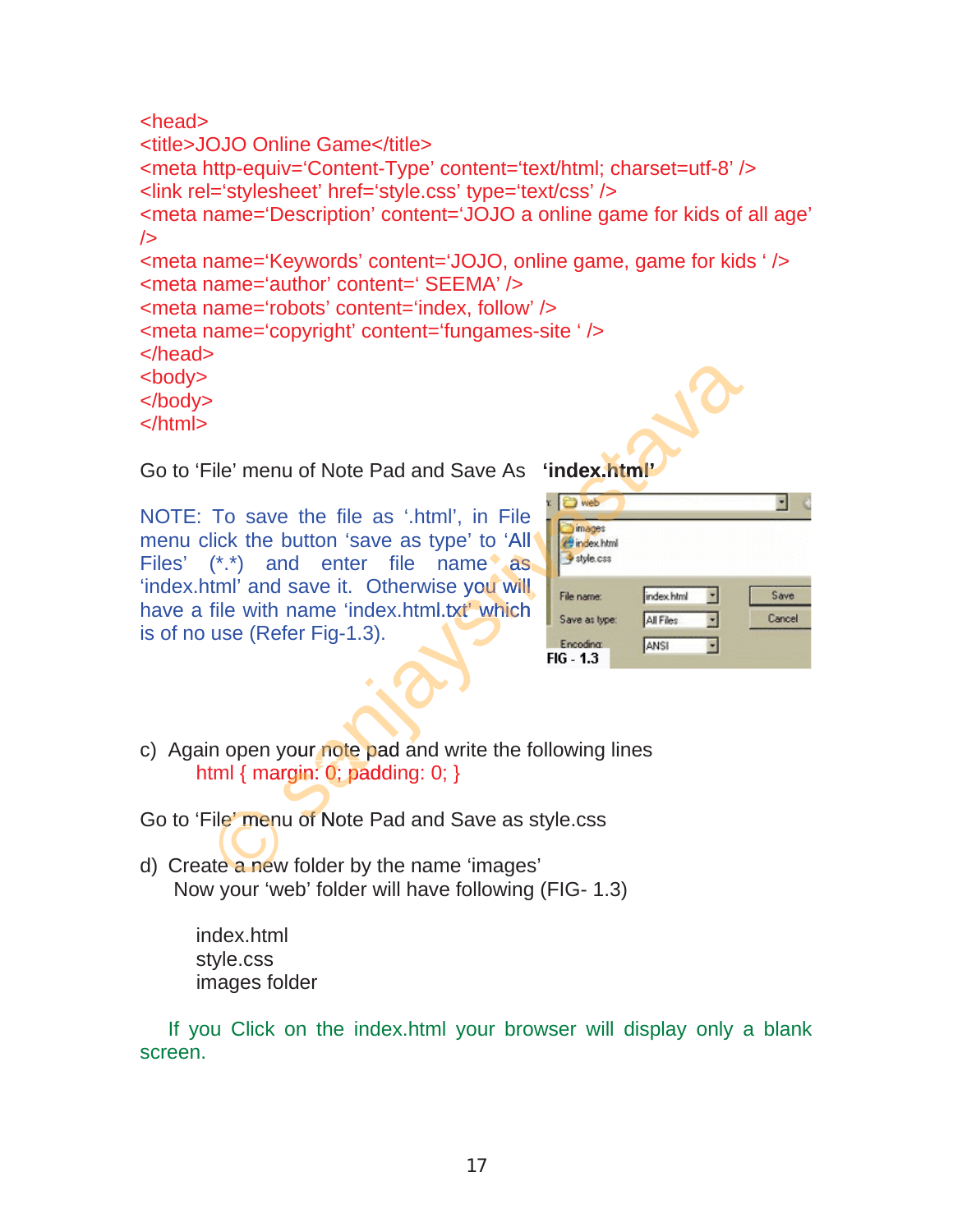# **Exercise – 1.2 (Designing Basic Page)**

Now we will make 2 blank web pages with some style and keep it with us for future use during exercises. Let us assume that we want to have 2 web pages with following layout.

**The 1<sup>st</sup> web page** is having 5 segments (index.html) – Refer FIG – 1.4

- I **Header:** Top grey color area. Let us name it as division 'header'
- II **Center:** Top yellow color area. Let us name it as division 'center'
- III **Left:** Left green color area. Let us name it as division 'left'
- IV **Right:** Right pick color area. Let us name it as division 'right'
- III Left: Left green color area. Let us name it as division 'left'<br>IV Right: Right pick color area. Let us name it as division 'right'<br>V Bottom: Bottom red color area. Let us name it as division 'bottom'



**The 2<sup>nd</sup> web page is having** 4 segments (sample.html) – Refer FIG- 1.5

- I Header: Top grey color area. Let us name it as division 'header2' I **Reader:** Top grey color area. Let us name it as division 'header<br>II **Center:** Top yellow color area. Let us name it as division 'cente<br>III **Left: Left** pink color area. Let us name it as division 'right2'<br>IV **Right:** Ri
- II Center: Top yellow color area. Let us name it as division 'center2'
- III **Left:** Left pink color area. Let us name it as division 'left2' t: Left p
- Right: Right green color area. Let us name it as division 'right2'